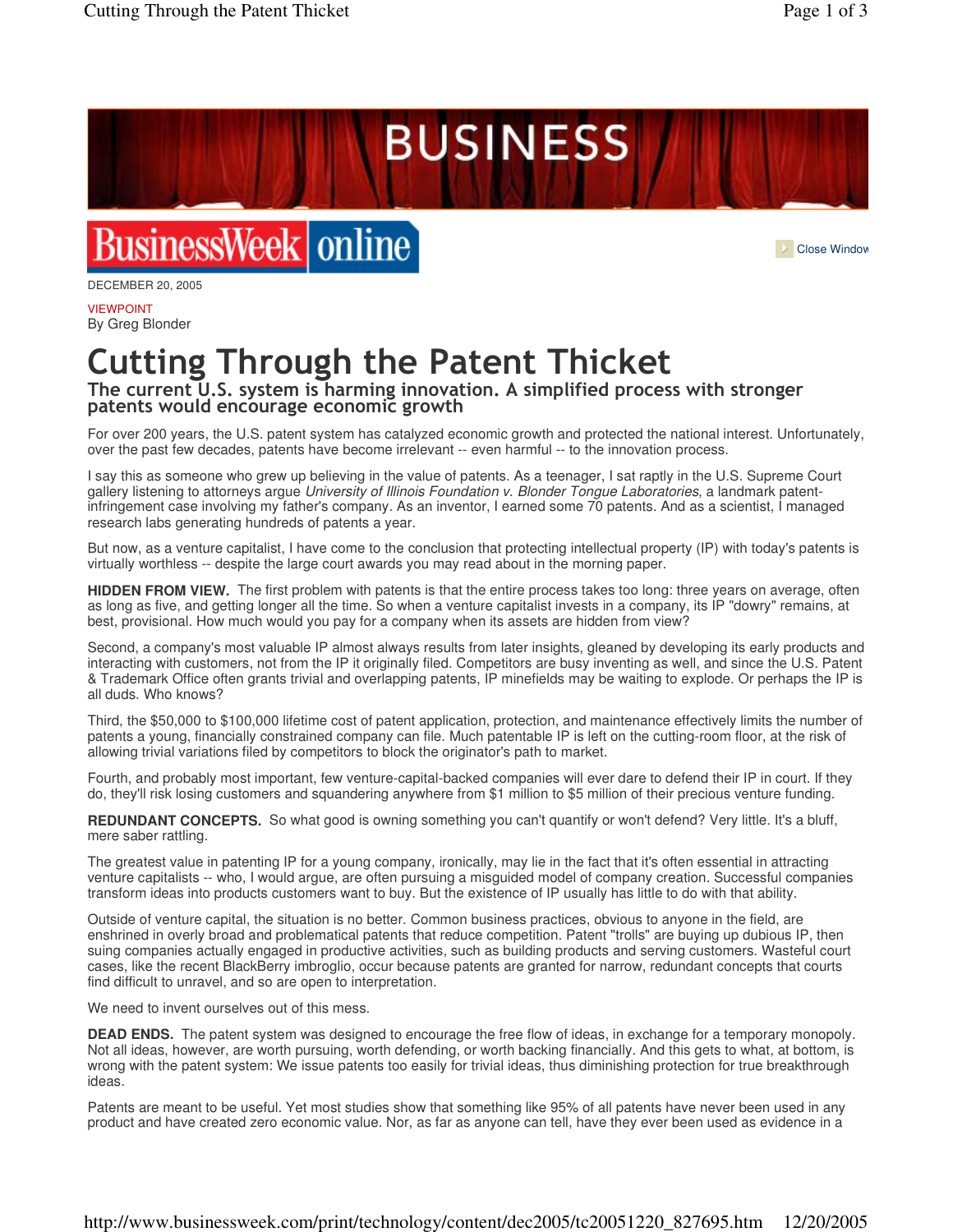patent lawsuit. They are evolutionary dead ends.

Patents are government-sanctioned short-term monopolies, and not supposed to be "obvious to those skilled in the art." Yet, anecdotally, all VCs remember days when a half-dozen companies pitching the same idea, in the same market, using the identical technological approach, appeared at their doorstep seeking investment. Isn't that what is meant by "obvious"? None of these companies should be granted IP to exclude their competitors. They should compete instead on execution.

**SCIENCE OR INVENTION?** More quantitatively, I have observed firsthand how easy it is for experts to generate good, but similar, ideas. While at AT&T (**T** ) in the early 1990s, I sponsored two separate ideation sessions around a potential new market, bringing in 50 experts each time to brainstorm for applications. Both groups generated ideas with real commercial value.

Both groups, however, generated more than 95% of the same ideas in common. They were "obvious" in the fullest sense of the word and would have been commercialized with or without the incentive of a patent. But the Patent Office found them "novel," and issued AT&T claims by the basketful. I would argue that none of those ideas deserved a patent.

And much of what the Patent Office sees as invention is merely science applied to a new field by equation or analogy. At AT&T, we took old microwave patents and filed identical claims on optical inventions, which are also radio waves, only 10,000 times smaller. We were able to do this even though it was obvious to anyone who ever picked up a physics textbook that once you have the ability to make things smaller, the physics just translates over.

**RADICAL SIMPLIFICATION.** The solution is for the Patent Office to set the bar much higher for new patents. It should reject applications for ideas anyone well versed in the art would automatically develop, once faced with that problem. That includes minor changes in size, shape, or properties whose impact is definitely predicted by science, as well as eliminating entire classes of ideas that are "in the air."

The Patent Office should invite third-party comments and expert testimony as soon as the patent filing is made public. These communities have much greater knowledge than the Patent Office about what's truly new, and will help raise the bar for everyone.

Such radical simplification would have a huge positive impact on both innovation and economic growth:

• It would encourage people to work on hard problems -- without the fear that someone else could capture the lion's share of the benefit with a trivial variation on their pioneering idea.

• It would speed the patent-granting process, aligning business timescales with IP timescales.

• It would give companies and their investors IP certainty they could bank on.

• It would reduce the number of patent cases that go to court -- a huge waste of time and money for society.

**INTERNATIONAL DIALOGUE.** A patent is a license to exclude others from practicing your invention, but businesses need freedom to operate. A broad patent would repel competitors from blocking its value with trivial variations. Instead of applying for 10 minor patents, inventors would apply for just one of true economic value. The flow of information surrounding invention would accelerate -- and so would innovation.

In such a scenario, America would become the gold standard for patents. Other countries might continue the practice of patenting the hair-splitting and trivial. But as it became clear that a U.S. patent was the strongest in the world -- the one that attracts capital -- the discipline would win worldwide recognition.

Moreover, countries like China and India, which are just agreeing to respect intellectual property, would be much easier to engage in dialogue if infringement were clear and the number of issues reduced.

**LESS IS MORE.** Patent simplification, as I have outlined it, presents some problems. For example, the greater barriers to patents would probably require higher upfront costs -- perhaps too much for lone inventors to pay.

But these are details that stand a good chance of resolving themselves. For instance, a group of patent lawyers might emerge who would represent such money-strapped individuals on a contingency basis. After all, the resulting patent would cut a clearing in the forest, where new economic growth could thrive.

Higher standards and greater simplicity are the path to a better patent system -- for our nation and for its inventors. In my case, probably no more than a dozen of my 70 patents would reach this bar. Yet they would be more valuable in the end. Sometimes more isn't better.

Greg Blonder is a partner at Morgenthaler Ventures and is based in Princeton, N.J. Advertising | Special Sections | MarketPlace | Knowledge Centers

Terms of Use | Privacy Notice | Ethics Code | Contact Us

The **McGraw·Hill** Companies

Copyright 2000- 2005 by The McGraw-Hill Companies Inc.